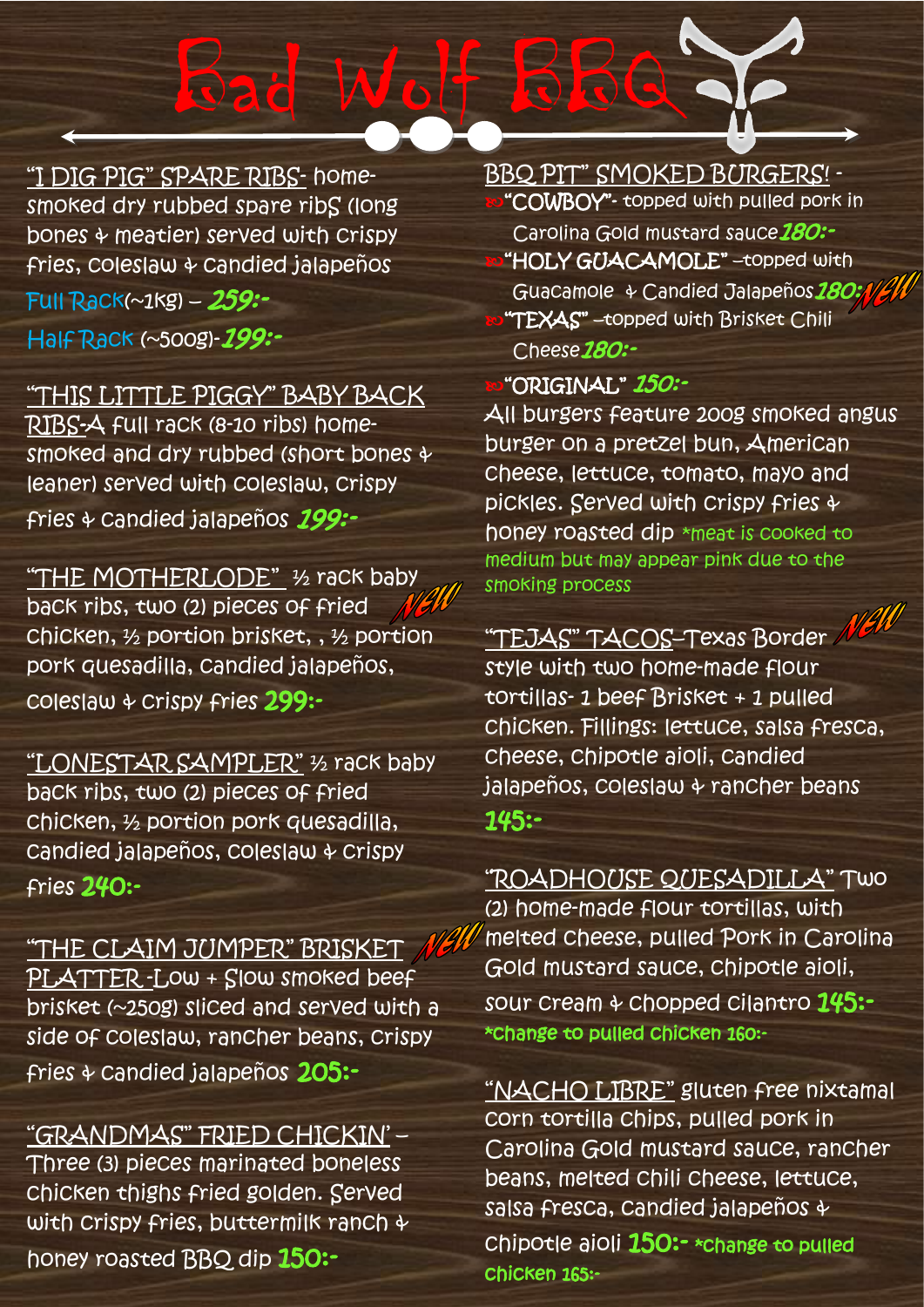## Vegetarian

NACHO LIBRE – gluten free nixtamal corn tortilla chips with rancher beans, BBQ jackfruit, melted chili cheese, lettuce, salsa fresca, candied jalapeños and chipotle aioli 150:-

ROADHOUSE QUESADILLA– two home-made flour tortillas with melted cheese, BBO jackfruit served with sour cream  $\div$  cilantro  $145$ :-

"TEJAS" TACOS–Texas Border style with two home-made flour tortillas filled with BBQ jackfruit. Fill it with: lettuce, salsa fresca, cheese, chipotle aioli, candied jalapeños, coleslaw  $\ast$  rancher beans  $145:-$ 

## Kids Options

Pork Quesadilla (Flour Tortilla, pulled pork & melted cheese) 60:-Cheesy Fries (crispy fries & melted cheese) 60:- Kids Burger – our BW Pit Burger (200g) meat only with fries (mayo and cheese On request) 140:- \*meat is cooked to medium but may appear pink due to smoking process

## KICKIN' SIDES 45:-

Guacamole-Fresh avocados, cilantro, onion, jalapeño, garlic and lime juice (chips NOT included)

Chips & salsa- gluten free nixtamal corn tortilla chips & salsa fresca \*change salsa to guacamole 65:-

 "Double Fried" Fries – Crispy French fries salt & pepper served with chipotle aioli

Extra Dip sauce –Ranch, Honey Roasted, Chipotle Aioli, home-made Ketchup, candied Jalapeños 15:-

Southern style coleslaw - fresh cabbage, carrots and onions in our sweet  $\phi$  tangy dressing

Side Salad-fresh lettuce, cheese, tomatoes, salsa and buttermilk ranch dressing

Rancher beans- A cowboy favourite - Smokey slow cooked BBQ beans-Yee-haw!!!

Texas Chili Cheese dip – brisket WAW chili cheese dip, a tasty side to our chips or fries

## Desserts 75:-

CHOCOLATE PEANUT BUTTER PIE - More American than apple pie – creamy peanut butter pie with chocolate ganache and Graham cracker crust

KEY LIME PIE-say hello to The Florida Keys! A Creamy lime pie with graham cracker crust and whipped cream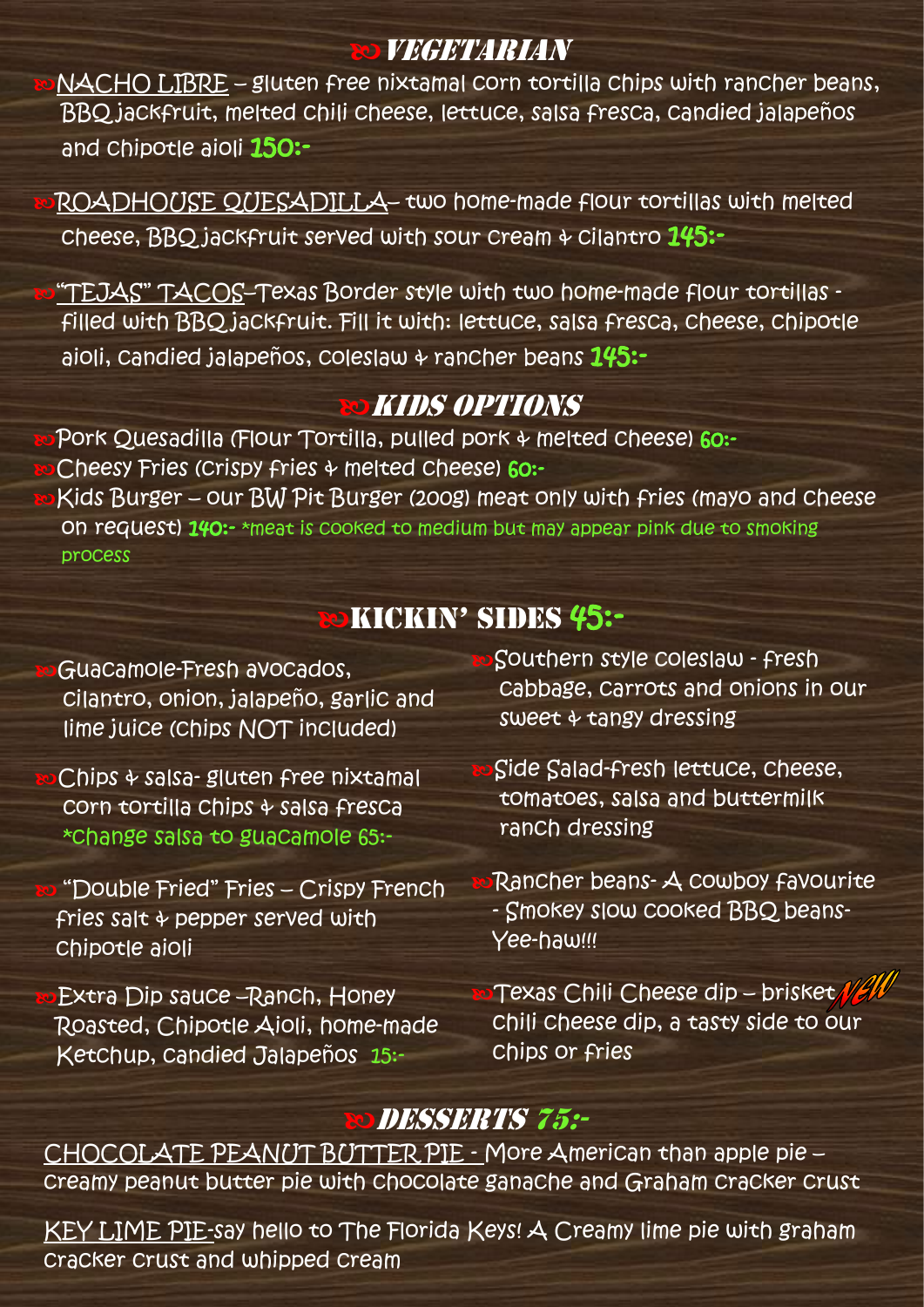## At the Saloon

BOURBONS(PER 10Z/3CL SHOT) TOO many to count so ask the host, will ya 95:-Feeling ballsy – try "walking the plank" Your choice of 4 (1oz shots each) of our American bourbons to sample 380:-

AMERICAN CRAFT BEERS-The largest selection of American micro-brewskis on Gotland– selection will vary so check the beer cooler 78:-

THE CANTINA MARGARITA -Travel south of the border with our signature Cantina frozen margarita 115:-

WATERMELON JOLLY RANCHER MARGARITA - Our signature Cantina frozen margarita mixed with watermelon liqueur, it is the taste of summer! 115:-

BACK IN BLACK- a trippy BLACK Gin & Tonic made with Tanqueray Flor De Sevilla Gin and tonic 115:-

KENTUCKY MULE-Bourbon and Ginger Beer! dark and stormy ain't got nothing on this 115:-

THE LAFITTE –channel Jean Lafitte, 17th Century Pirate in the Gulf of Mexico with Captain Morgan spiced rum and vanilla coke 115:-

THE PAPA-Vanessas' old man's favourite - classic Jack Daniels & Coke 115:-

HARD LEMONADE-Home-made lemonade and bourbon "nuff said" 115:-

"WHITE TRASH" WINE SPRITZER 95:-

CALIFORNIA RED OR WHITE WINE 95:-

#### NON-ALCOHOLIC 30:- Sodas, Alcohol free beer, coffee/Tea, lemonade